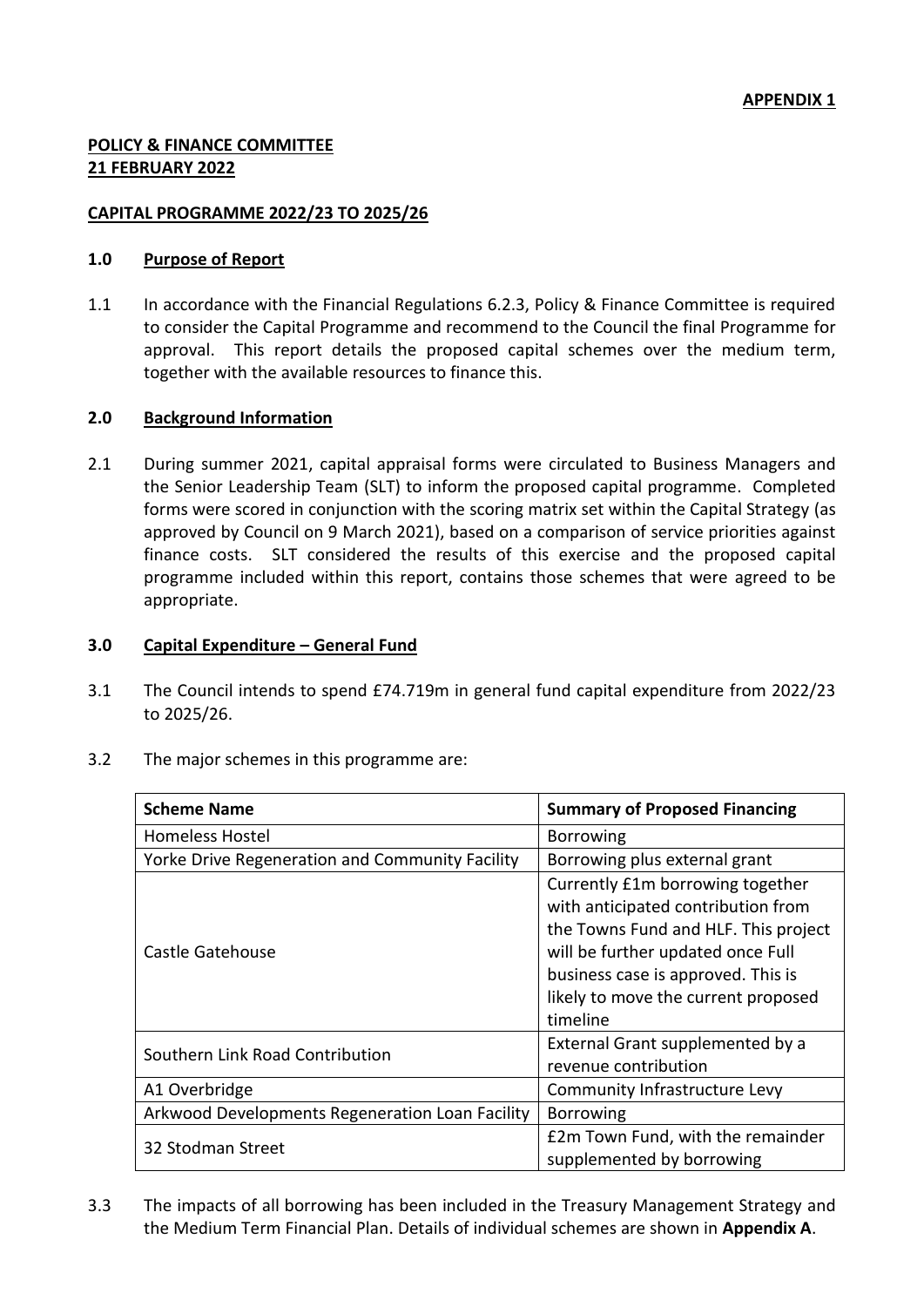# **4.0 Capital Expenditure – Housing Revenue Account (HRA)**

- 4.1 The Council intends to spend £54.326m from the HRA from 2022/23 to 2025/26. This is made up of £28.220m on existing property investment and £26.106m on additional Affordable Housing.
- 4.2 The Housing, Health and Wellbeing directorate will review and update the property investment programme against the records kept for all properties to ensure budget levels are sufficient for works coming up in the medium term.
- 4.3 Major schemes included in the HRA are:
	- Yorke Drive Estate Regeneration
	- Phases 4 and 5 of the Council House Development Programme
- 4.4 Details of individual schemes are shown in **Appendix B**.

### **5.0 Resources Available**

- 5.1 External Grants and Contributions can provide additional resources to the Capital Programme. Grant funding is subject to a detailed bidding process. Officers continue to liaise with external parties to secure the maximum available inward investment in order to contribute towards delivery of the capital programme.
- 5.2 The most significant grants currently forecast over the medium term are from the Towns Fund (currently awaiting DLHUC approval), the Better Care Fund (BCF) for Disabled Facilities Grants (DFG's). In addition to this, grants held from previous years for specific purposes are due to be utilised. For example, the Local Enterprise Partnership (LEP) Grant received during 2016/17 in relation to the Southern Link Road, which is forecast to be utilised over the next two financial years.

|                                             | <b>General Fund</b><br>f'm | <b>HRA</b><br>f'm | $1 - 4 - 1$<br>f'm | <b>Total</b><br>f'm |
|---------------------------------------------|----------------------------|-------------------|--------------------|---------------------|
| Balance $@1$ Apr 2022                       | 0.501                      | 1.027             |                    | 1.528               |
| Estimated Receipts 2022/23 - 2025/26        | 5.550                      | 4.530             | 3.162              | 13.242              |
| Approved for Financing 2022/23 - 2025/26    | 4.897                      | 4.607             | 0.791              | 10.295              |
| <b>Unallocated Capital Receipts Balance</b> | 1.154                      | 0.950             | 2.371              | 4.475               |

5.3 Capital Receipts

- 5.4 The general fund capital estimated receipts of £5.550m are made up of the sale of Bowbridge Road Land to Arkwood Developments Ltd (£2.350m) and other estimated sales of GF land. The residual unallocated balance is not expected to be utilised for financing capital, over the four year capital programme period, due to the expected timing of the receipt other anticipated sales over the proposed capital programme period.
- 5.5 The HRA capital receipts and 1-4-1 figures above relate to forecast Right to Buy (RTB) sales. The 1-4-1's are restricted for replacement homes and must be used as follows: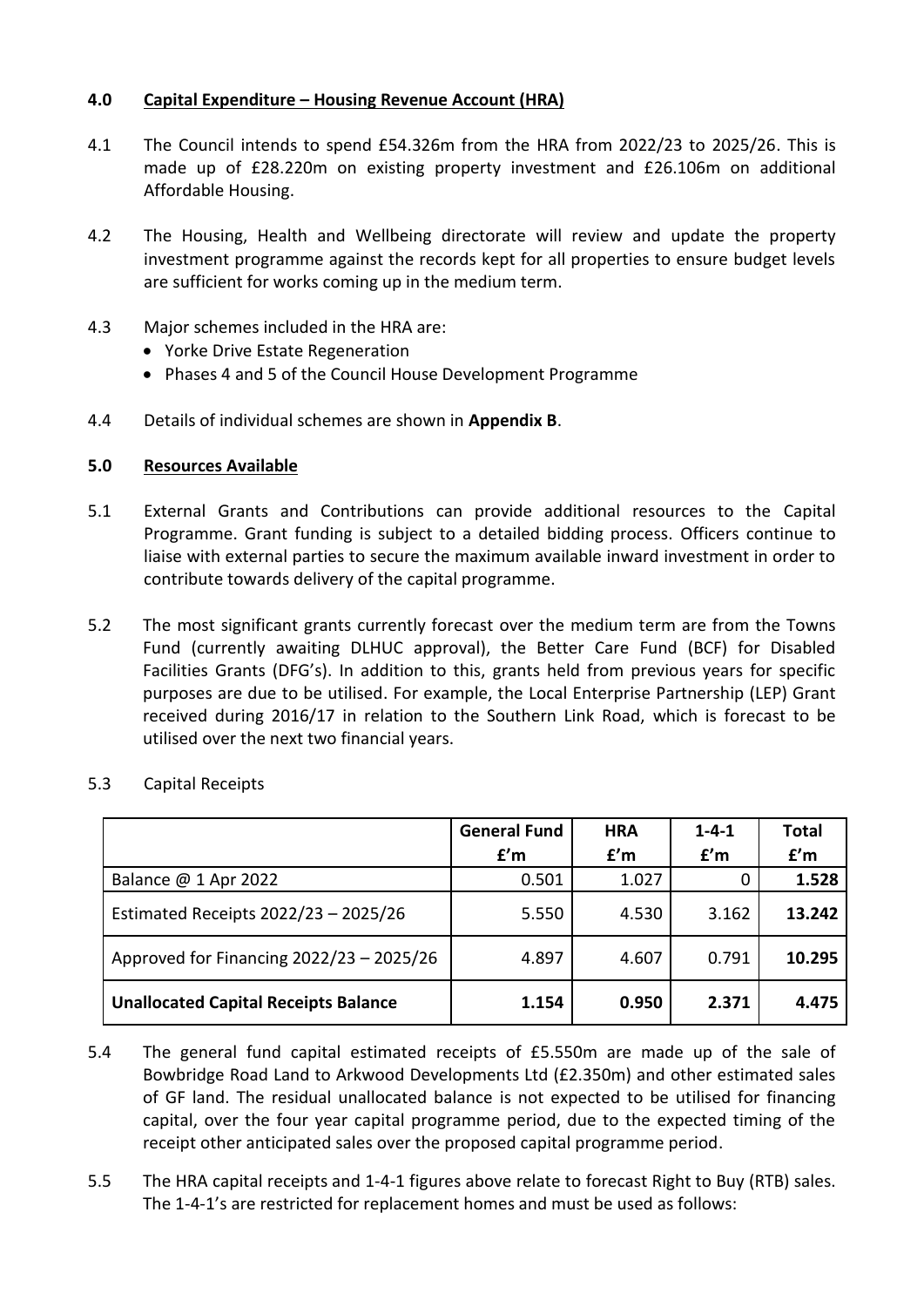- Amount to no more than 40% of the total scheme cost
- Spent within 5 years of receipt, or returned to Government with interest

Officers continue to monitor the deadlines closely and maximising use where practicable within the new build programme in order to avoid having to pay the remaining balances to Government with interest.

5.6 Where appropriate, the use of finite capital resources is prioritised. Borrowing is utilised for assets with longer asset lives, where the impact of interest and Minimum Revenue Provision (MRP) can be spread over the useful economic life of the asset, whilst minimising the impact on the General Fund. Leasing is also tightly controlled within the revenue budgets for the same reason, and is rarely used as the interest rates remain low, therefore borrowing is currently a more attractive means of financing capital expenditure.

### **6.0 Financing**

6.1 Subject to the approval of the proposals outlined in section 3.0 and 4.0 above, the current plan for financing the capital programme is shown below.

| <b>General Fund Financing</b>           | $22 - 23$  | $23 - 24$  | 24-25     | $25 - 26$ |
|-----------------------------------------|------------|------------|-----------|-----------|
| Net Internal and External Borrowing     | 21,569,123 | 1,063,000  |           |           |
| EU & Gov't Grants                       | 23,699,779 | 10,860,000 | 860,000   | 860,000   |
| <b>RCCO</b>                             | 3,670,000  |            | 750,000   |           |
| <b>Contributions from Third Parties</b> |            |            | 225,000   |           |
| Community Infrastructure Levy           | 5,540,000  |            |           |           |
| <b>Capital Receipts</b>                 | 2,635,000  | 365,000    | 346,000   | 1,497,885 |
| <b>Capital Reserve</b>                  | 488,863    | 188,287    | 50,400    | 50,400    |
| <b>Total Financing - GF</b>             | 57,602,765 | 12,476,287 | 2,231,400 | 2,408,285 |

### **General Fund Capital Programme Financing Summary**

#### **Approval Summary**

| <b>Approved Full Council</b>      | 23,643,575   | 2,413,287  | 1,256,400 | N/A            |
|-----------------------------------|--------------|------------|-----------|----------------|
| Movements in Year approved at P&F | 35,299,987   | 10,050,000 |           | N/A            |
| <b>Approved to date</b>           | 58,943,562   | 12,463,287 | 1,256,400 | N/A            |
| To be approved:                   |              |            |           |                |
| Inflation on Vehicle Purchases    | 70,203       | 13,000     |           | 1,277,285 *    |
| Additions - Capital bids 22-23    | 89,000       | 0          |           | $1,131,000$ ** |
| Reductions - Capital bids 22-23   | $-525,000$   |            |           |                |
| Reprofile - SLC                   | $-975,000$   |            | 975,000   |                |
| <b>Total Approvals</b>            | $-1,340,797$ | 13,000     | 975,000   | 2,408,285      |
| <b>Total revised programme</b>    | 57,602,765   | 12,476,287 | 2,231,400 | 2,408,285      |

\*£1,277,285 is the new vehicles programme in its entirety - not just inflation

\*\* Rolling programme, BCF, ICT